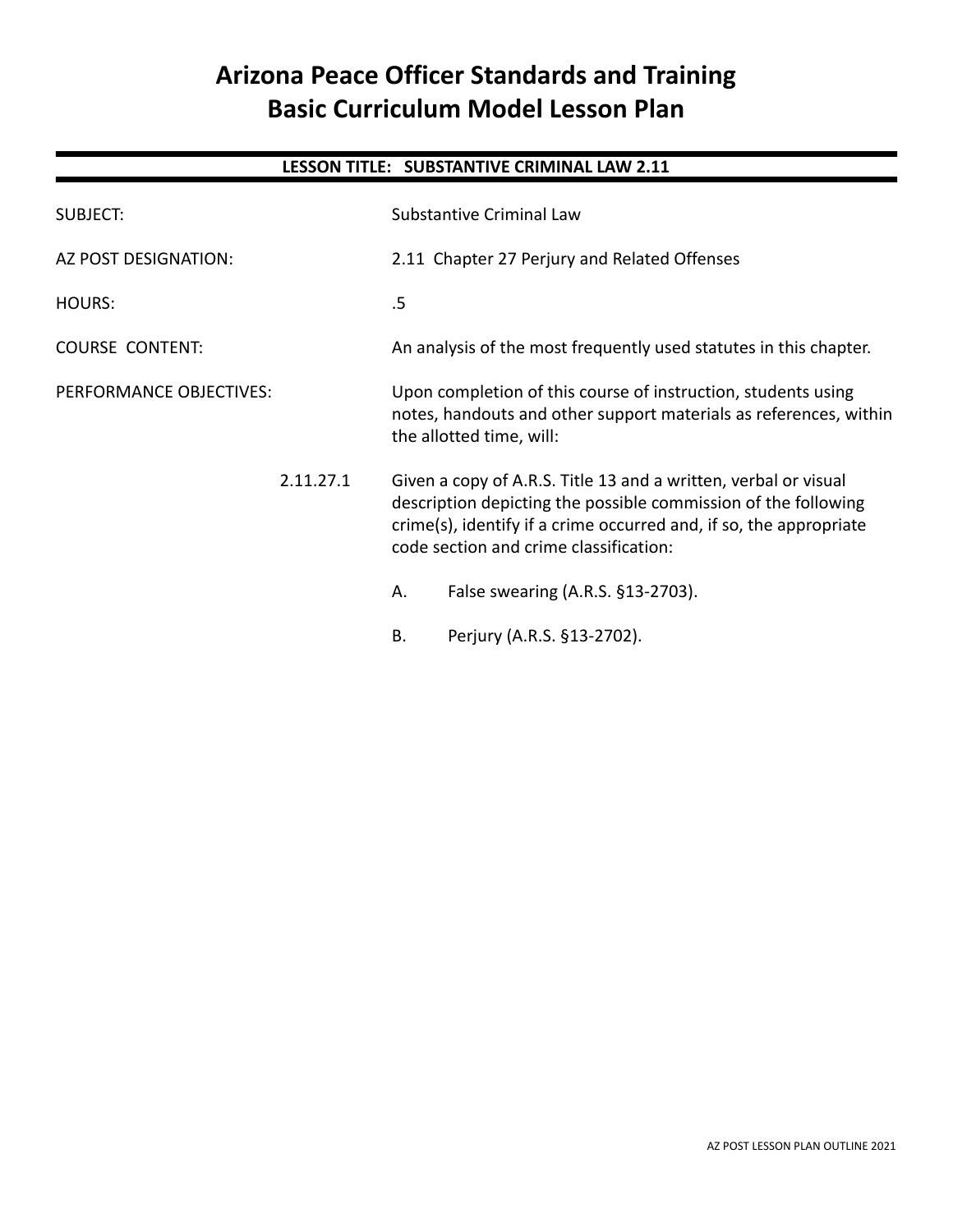# **LESSON TITLE: SUBSTANTIVE CRIMINAL LAW CHAPTER 27 PERJURY AND RELATED OFFENSES PAGE: 2**

| DATE FIRST PREPARED:             | November 2000                                            |                     |  |
|----------------------------------|----------------------------------------------------------|---------------------|--|
| <b>PREPARED BY:</b>              | <b>SME Committee</b>                                     |                     |  |
| <b>REVIEWED - REVISED:</b>       | <b>SME Committee</b>                                     | DATE: May 2002      |  |
| <b>REVIEWED - REVISED:</b>       | AZ POST (Word)                                           | DATE: June 2003     |  |
| <b>REVIEWED - REVISED:</b>       | SME Committee (hours changed)                            | DATE: October 2006  |  |
| <b>REVIEWED - REVISED:</b>       | <b>SME Committee</b>                                     | DATE: January 2009  |  |
| <b>REVIEWED - REVISED:</b>       | <b>SME Committee</b>                                     | DATE: November 2011 |  |
| <b>REVIEWED - REVISED:</b>       | <b>SME Committee</b>                                     | DATE: August 2019   |  |
| <b>REVIEWED - REVISED:</b>       | <b>SME Committee</b>                                     | DATE: April 2021    |  |
| <b>REVIEWED - REVISED:</b>       | AZPOST (DocX)                                            | DATE: January 2022  |  |
| REVIEWED - REVISED:              |                                                          | DATE:               |  |
| REVIEWED - REVISED:              |                                                          | DATE:               |  |
| REVIEWED - REVISED:              |                                                          | DATE:               |  |
| REVIEWED - REVISED:              |                                                          | DATE:               |  |
| AZ POST - APPROVAL:              | <b>Steve Enteman</b>                                     | DATE: August 2019   |  |
| AZ POST - APPROVAL:              | <b>Mandy Faust</b>                                       | DATE: April 2021    |  |
| AZ POST - APPROVAL:              | Lori Wait                                                | DATE: January 2022  |  |
| <b>INSTRUCTOR REFERENCES:</b>    | A.R.S. Title 13                                          |                     |  |
| <b>CLASS LEVEL:</b>              | Student                                                  |                     |  |
| <b>TRAINING AIDS:</b>            | http://www.azleg.gov/ArizonaRevisedStatutes.asp          |                     |  |
| <b>INSTRUCTIONAL STRATEGY:</b>   | Interactive lecture.                                     |                     |  |
| <b>SUCCESS CRITERIA:</b>         | 70% or higher on a written, multiple-choice examination. |                     |  |
| <b>COMPUTER FILE NAME:</b>       | 2-11 Ch 27 Perjury and related                           |                     |  |
| DATE RELEASED TO THE SHARE FILE: | May 27, 2022                                             |                     |  |